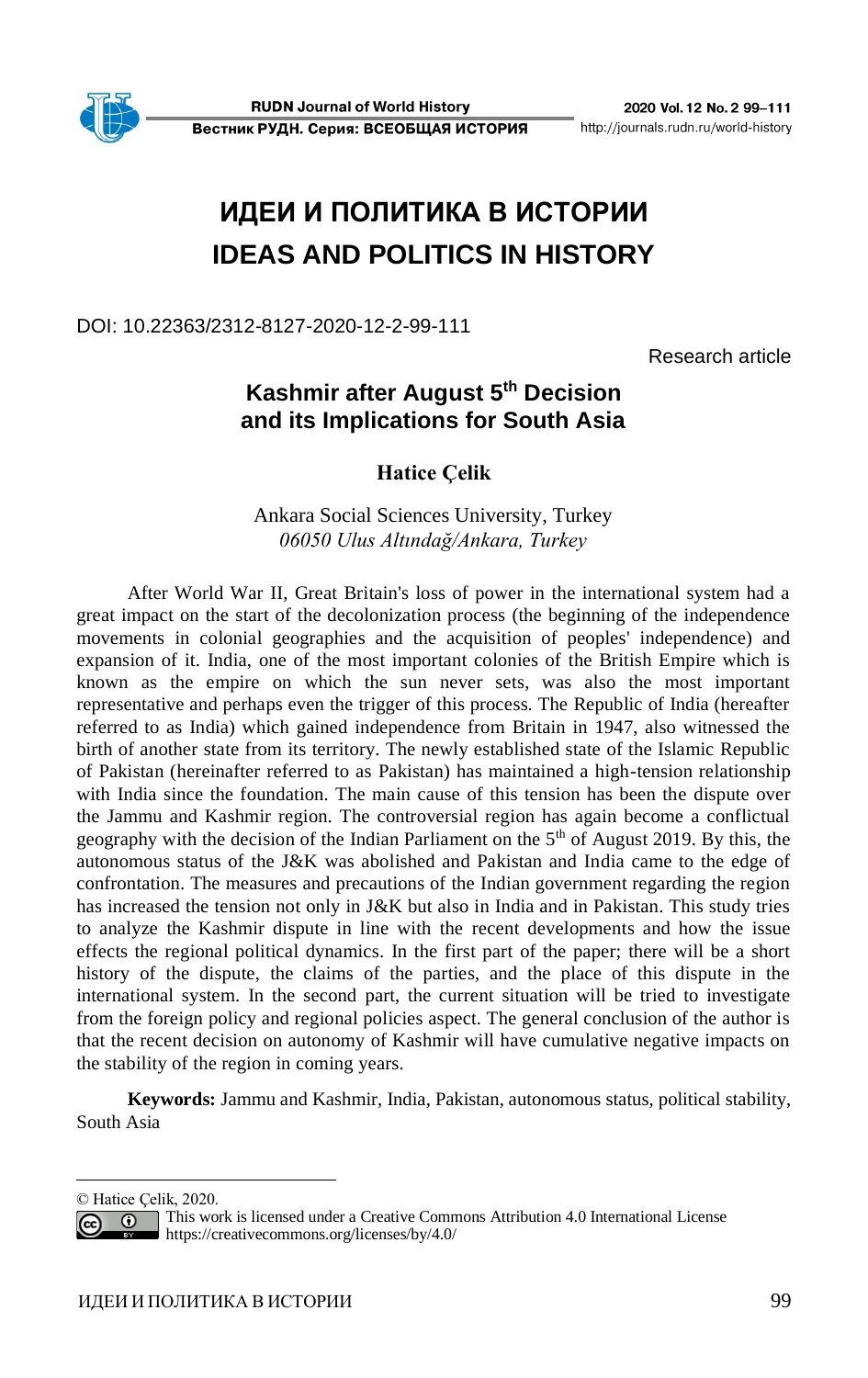### **Historical Background**

Jammu Kashmir, which was once written poems for its extraordinary nature and beauty, was one of the largest of the 562 princes on the Indian subcontinent in 1947. These principalities were partly self-governing units, the size of which differed significantly from one another (some were small beyliks, some were much larger lands) and were managed by the Hindu, Muslim and Sikh feudal rulers. All of these principalities accounted for 45 percent of the glorious Indian subcontinent [1. P. 14].

Another important feature was that it was a critical tool for the concept of "indirect management" in India for the British. Principals' rulers had the privilege of managing their own in exchange for recognizing and keeping up with the British superiority and power in the rest of the subcontinent. British administrators preferred to live in the capitals of larger principalities and left the rulers in their own places.

The family of the monarch who ruled Kashmir are ethnic as Dogra and they are among the upper class Hindus of the Jammu region (according to the caste system). He is a prince named Gulab Singh, the founder of the Dogra dynasty. Many more princes like him were in the area of Ranjit Singh. Ranjit Singh, on the other hand, was a Sikh warrior and founded a small empire in the early 19th century, the capital of Punjab, in the north and northwest of India. Singh ruled this Sikh empire from 1801 to 1839, when he passed away.

After Singh's death, some instabilities and assassinations began to occur within the empire. Despite all this wool crisis, the power was in the hands of the army. At that time, the British wanted to pass their army through the territory of the Sikh Empire for the Afghan War (Anglo-Afghan War, 1838-1942), but the military rejected this offer. After this tension, Sikhs, who want to prevent a possible attack by the British, take action to seize British India. However, in December 1845, Sihler Mudki, crossing the Sutlej River, was heavily defeated on the fronts of Firozpor, Alival and Sobraon. Thus, the British succeeded in capturing a wide area including Jammu and Kashmir.

Gulab Singh (who was also one of Ranjit Singh's most trusted military assistants) started to work with the British to weaken and ultimately eliminate Sikh power in the region. In the 1820s and 1830s, Gulab Singh managed to expand his dominance from the south of the Jammu region to the inner and mountainous regions of Jammu, and from there to Ladakh and Baltistan. With the capture of these two pieces, the countries owned by Gulab Singh almost completely surrounded Kashmir from the south and east [2. Р. 69].

The rise of Gulab Singh's new dynasty was further emphasized by an agreement signed with the British in Amritsar, Punjab, on 16 March 1846. Because with this agreement, Gulab Singh was able to get Kashmir from the British (75 lacks rupees, about 750,000 pounds). Another meaning of this agreement is now recognition of the independence of the 'Dogra regime' in Jammu and Kashmir; In addition, the king who went to Srinagar (1.) in the same year was honored with the title of Maharaja (the great king, the king of kings). Also, under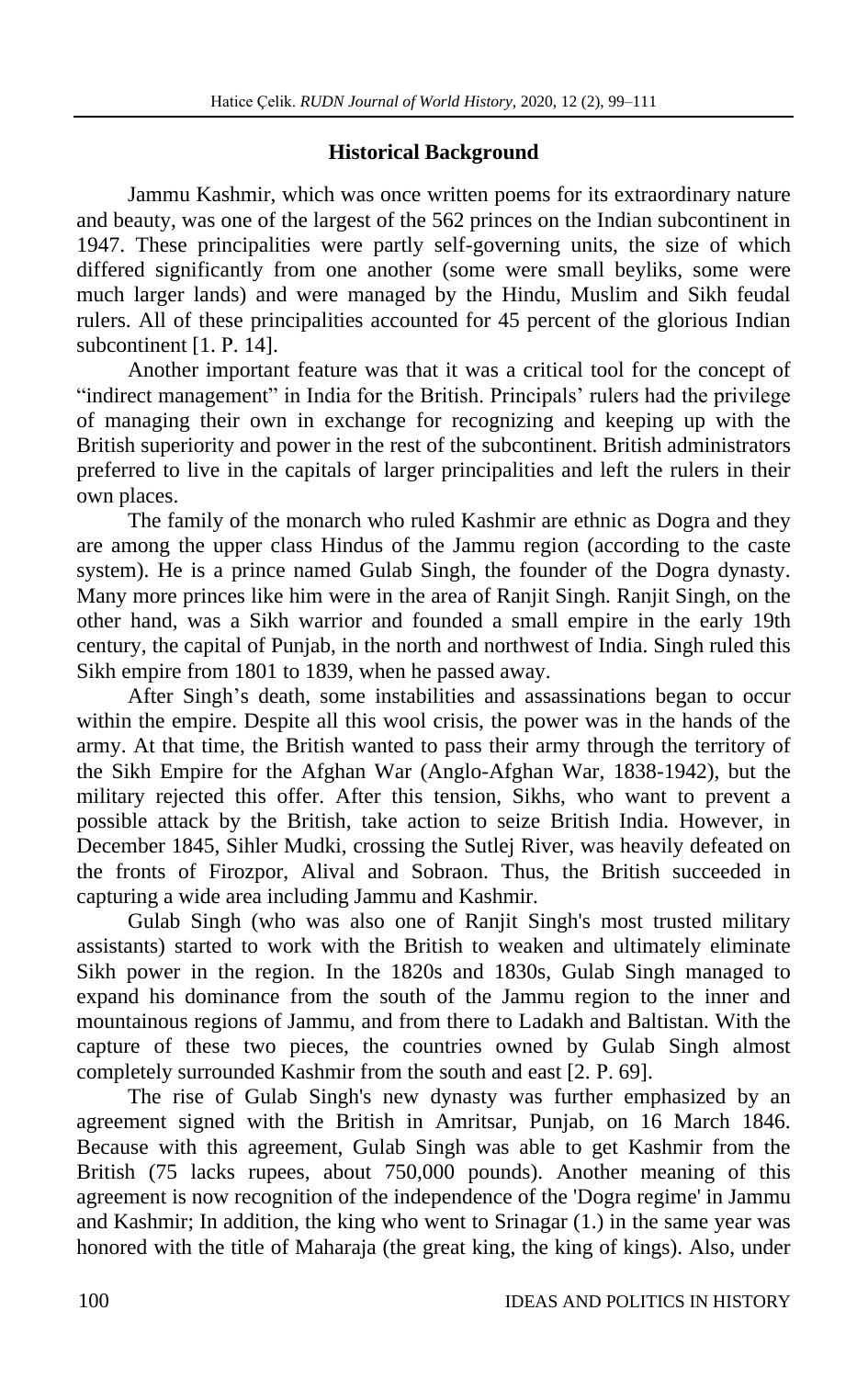this agreement, Gulab Singh agreed to provide his army with support to the British, if needed.

It will not be given here all the details of the historical perspective since this paper intends to analyze the Kashmir conflict within the light of recent developments though it will be helpful to provide just a general framework for a better understanding. Although many people think that this issue became a problem during the partition of India in 1947, it has a longer history than this. The origin of the issue goes back to the 1847 Amritsar Treaty.

# **The Situation of Muslims in Kashmir**

The Amritsar Treaty had been in force for a century, and in 1947 a new era would begin with Gulab Singh's latest heir, Maharaca Hari Singh. When Maharaca Hari Singh came into power in 1947, according to the census carried out by the British in 1941, 77% of the population had an ethnic composition, 20% Hindu, and the remaining 3% mostly Sikhs [1, P, 16].

At this point, Jammu and Kashmir were not the only princes to which their rulers and other members of the elite class belonged to a different religion. A similar situation was valid for the Kingdom of Hyderabad in south India (where the actors are in the opposite position) and the Junagadh province in western India. Here, Muslim rulers, who were in power, dominated the people, the majority of whom were Hindu. But the main point that distinguishes Kashmir from its other counterparts was the depth of the gap between the elite Hindu class located around the ruling family and the large Muslim population. Prem Nath Bazaz, a journalist and political activist at the time, said: "The poverty of the Muslim masses is terrible. A barefoot Muslim wrapped in shoddy looks like a beggar who is dying of hunger ... most of these people are landless slaves working for landlords who are not at work..." [3. P. 252–253].

# **First Political Movements of Kashmiri Muslims**

Unlike the 1920s, when it was calm, important developments occurred in the 1930s. The first of these is the establishment of a forum in Lahore under the name All Jammu Kashmir Muslim Conference. This forum started providing scholarships to the young and talented Muslims of Jammu and Kashmir to receive a quality university education in India in the first place. In this way, young people who had the chance to study were the first core of the new generation of political pioneers. Many of them completed their education, especially at Aligarh Muslim University, one of the famous schools in northern India. Sheikh Mohammed Abdullah, who was born in 1905 in a village near Srinagar, took the responsibility of leading this activist group [4].

In 1930, Abdullah and his friends established a Reading Room Association in Srinagar. They came together in this association and were thinking about social and political changes. At the same time, a group similar to them had established the Young Men Muslim Association in the south of Jammu. In July 1931, young Muslims wanted to form a delegation to convey their problems / complaints to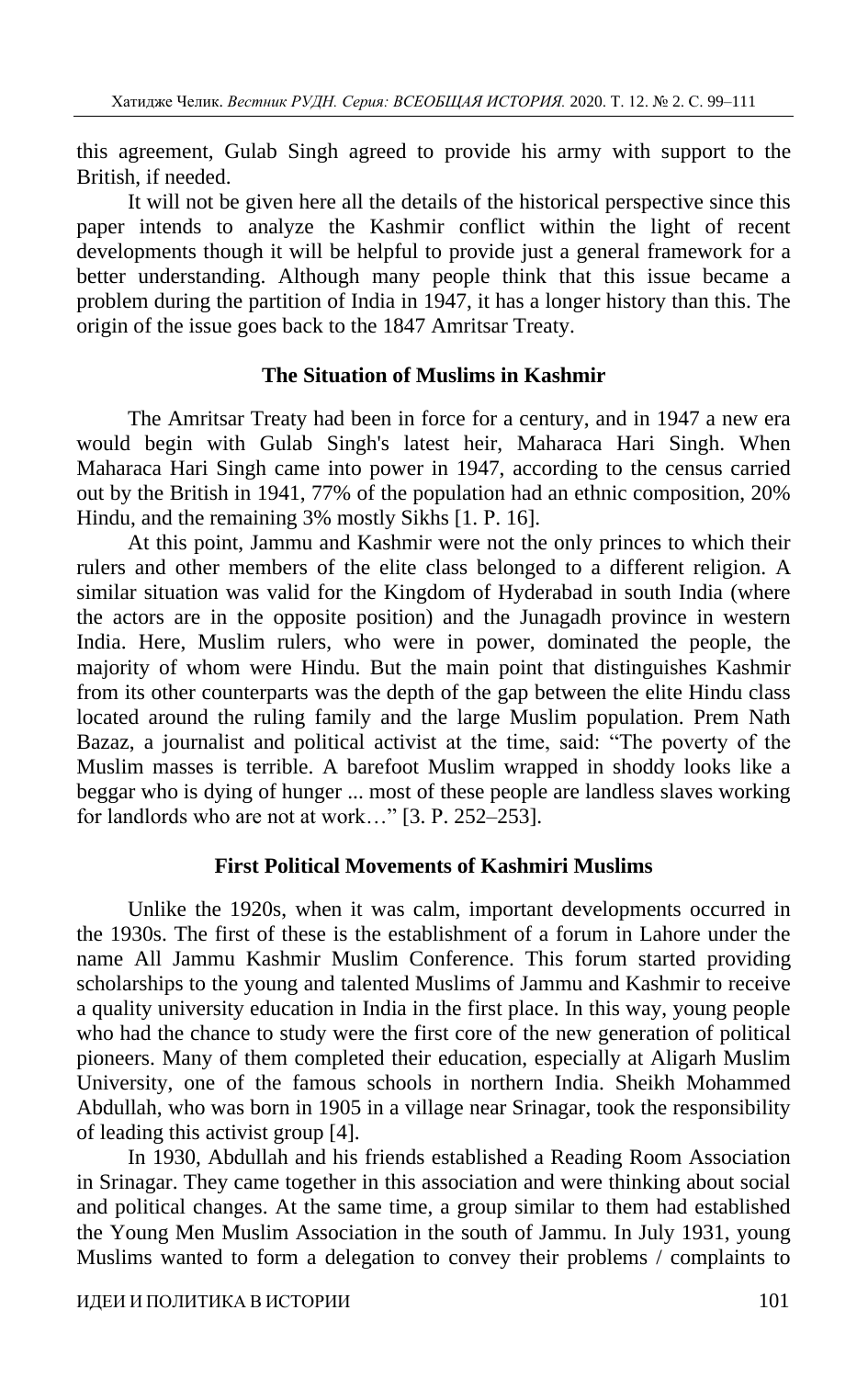Maharaja, but this process turned into a revolt in the city center of Srinagar and 21 people died as a result of armed intervention by the police [1. Р. 19]. It can be said that this event constituted a turning point in the history of the political movements of Kashmir.

# **1947: India's Independence**

With the independence of Pakistan on August 14, 1947, and India on August 15, the British rule ended. However, one of the controversial issues in this process was what principalities would be. They were technically free to choose to join any state or remain independent after the end of British rule. However, addressing a crowded principality and a delegation of representatives in Delhi in July 1947, Britain's last Governor of India, Lord Mountbatten, stated that the third option (independence) is a theoretical option. He even asked the princes to decide which state they would join until August 15, if possible. While making this decision, he advised them to focus on two criteria: geographical proximity to India or Pakistan and the will of their people.

At this stage, it was obvious that many princes would choose India due to their geographical location. There were problems in Hyderabad and Junagadh, whose rulers were not only Muslim but mostly Hindu. Prince of Junagadh chose to join Pakistan. The problem was resolved when Hyderabad's administrator faced the occupation of the Indian army in September 1948 after a year of distraction. Still, the Indian National Congress Party was trying to complete the process as quickly and smoothly as possible. They even set up a special unit to follow this process.

Pakistan had less to lose compared to India, and Mohammed Ali Cinnah made a statement that Kashmir could make a more free choice. More specifically, he said, principals can stay autonomous if they want, or they can be completely independent [5].

The geographical proximity criterion mentioned above facilitated the work and decision of almost all principalities. The only exception was Jammu and Kashmir. Because Jammu and Kashmir had borders both to India and Pakistan. Although this neighborhood was more than Pakistan's western Punjab and Northwest Frontier Province (Northwest Frontier Province) than the eastern Punjab province of India, the situation was still in a complicated state. In terms of the desire of the people, the second criterion, it was thought that the people of Kashmir, whose 77% of the population is Muslim, would take a stand for Pakistan. However, there were some situations specific to Kashmir.

One of them was the power and approach of the National Conference. Although Muslim was a busy party, he added non-Muslims to his body many years ago, and their opinions were important at this point. The second was the close relationship of Sheikh Abdullah, the leader of the National Conference, with the leaders of the Conge; this led to predictions that Sheikh Abdullah could decide to join India in some people. But perhaps the most important thing was the presence of a Hindu autocrat, who exceptionally ruled the Muslim people. It was he who had the authority to ultimately decide how to deal with the issue.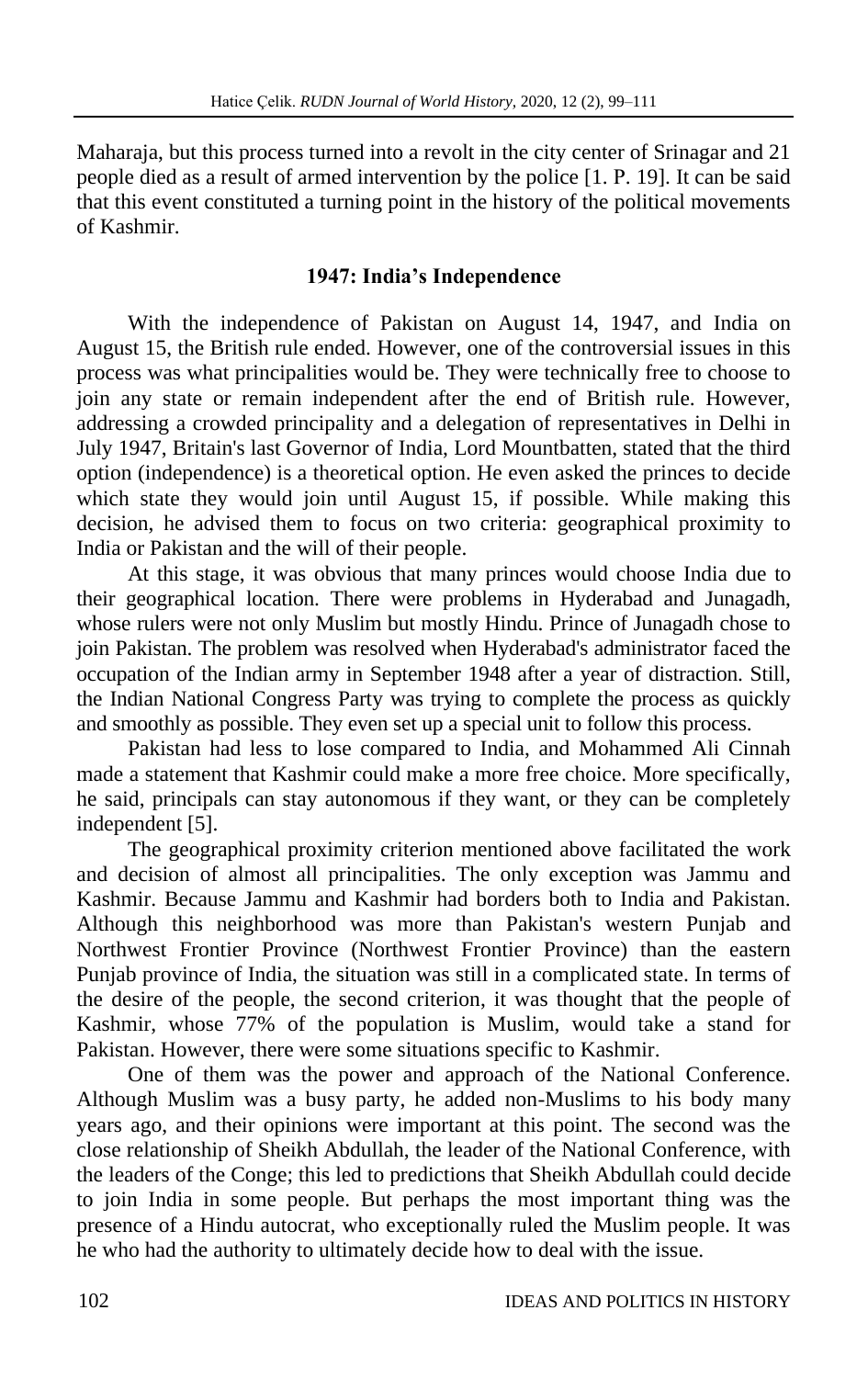#### **UN and Kashmir**

Kashmir has a special importance in that it is one of the first conflicts in the history of the UN. In January 1948, India complained Pakistan to the UN on charges of raising and maintaining the tension in Kashmir. Subsequently, the UN, India and Pakistan decided to establish the UN Commission (UN Commission for India and Pakistan, UNCIP). However, the UN Security Council took a decision on April 21, 1948 since the conflicts were still unheard in the spring. In line with this decision, both states do their best to regain peace, withdraw all their soldiers from Pakistan, Jammu and Kashmir, and civilian citizens who came to fight there, and withdraw all their troops from the region in consultation with UNCIP in India; it was only invited to keep the staff needed to ensure law and order. When all this was achieved, the Indian government was asked to establish the Referendum Administration to determine where the people wanted to join in Jammu and Kashmir.

However, clashes were ongoing, and UNCIP made a new decision in August 1948 and called India and Pakistan to a ceasefire. Finally, a ceasefire was declared on January 1, 1949, but the ceasefire agreement was signed and put into effect on July 27, 1949. Because the parties have tried to create a situation where they can prevail over the other side by engaging in some minor conflicts. When this was not achieved, they had to sign the ceasefire. With this agreement, a ceasefire line was determined and the UN peacekeeping mission was created. Looking at the table after the agreement; India took almost 63% of Jammu and Kashmir (139,000 square kilometers of 223,000 square kilometers). This part includes the entire Kashmir Valley and most of the Jammu and Ladakh regions. This area is now referred to as Indian Controlled Jammu Kashmir (Indian Jammu Kashmir, IJK). Pakistan took portions of the Jammu region, which borders Punjab and the Northwestern Border Province, a part of Ladakh, and the mountainous parts of Gilgit and Baltistan. This distinction was now set as a ceasefire line. This line's name was hardly changed until it was changed to Line of Control in 1972.

## **War in 1965**

Sheikh Abdullah, who was arrested in 1953, was released in January 1958. However, Abdullah, who was arrested again in the spring of the same year, was subjected to heavy accusations by the Indian authorities, and preparations were continued for his death or life sentence. However, in December 1963, after Hz. Muhammad's hair was lost, the people took to the streets again. With this incident, Nehru asked for a final solution to the Kashmir problem and dropped the charges against Sheikh Abdullah, and Abdullah regained his freedom.

After Nehru told Sheikh Abdullah to meet with Pakistan and that he would say yes to a solution they would accept, Abdullah immediately met with Pakistan leader Eyub Khan. On 27 May 1964, when he learned about the death news of Sheikh Abdullah Nehru, who came to Pakistan-controlled Muzaffarabad and was about to address the public, he canceled all his programs and flew to Delhi for the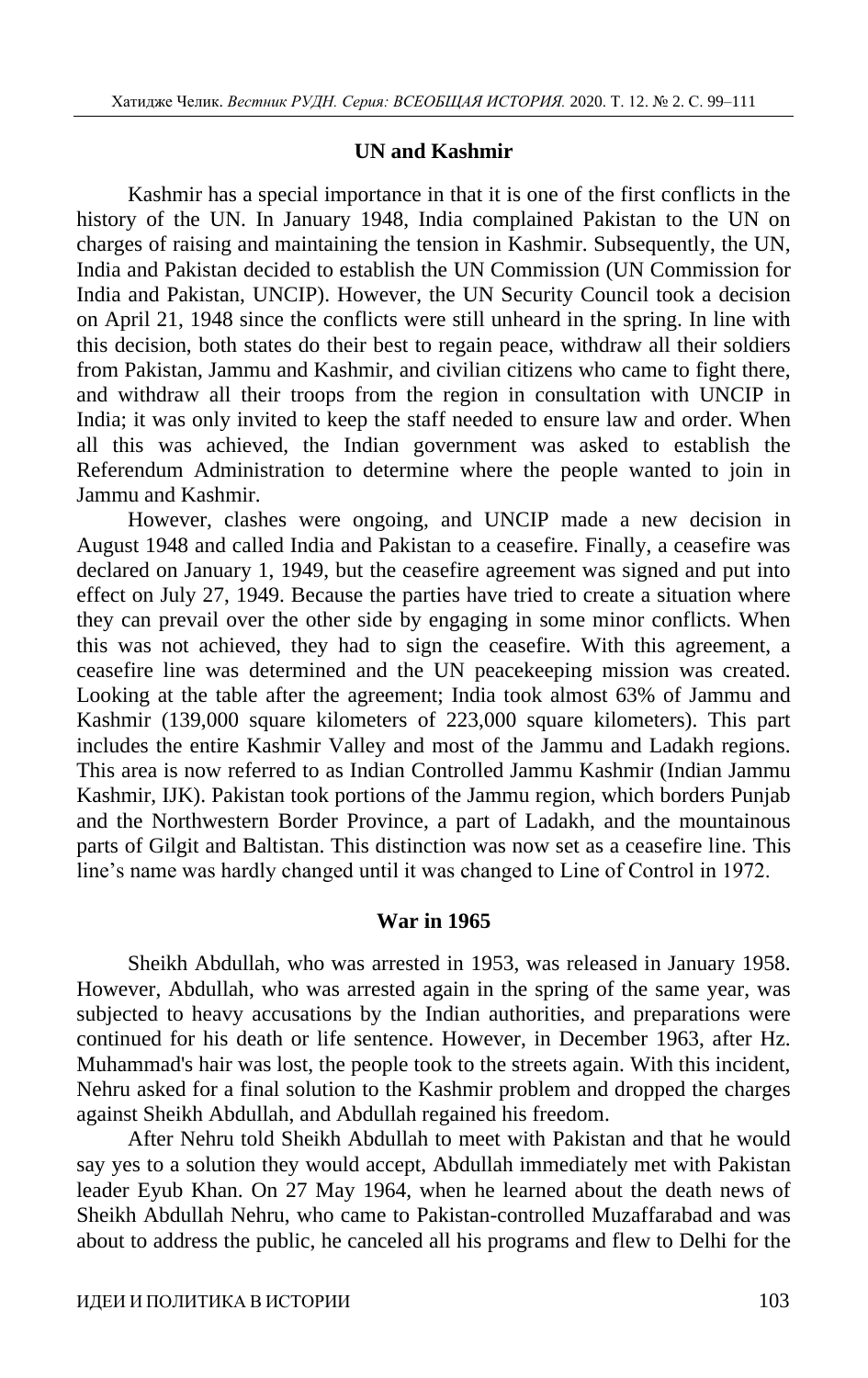funeral. Nehru's death broke Sheikh Abdullah's hope for a solution [6. Р. 204]. However, resentless Abdullah traveled all over the world and began to seek support, and even after meeting with Chinese Prime Minister Zhou Enlai, Abdullah was arrested again on his return to his country. The people reacted in the same way and took to the streets. The situation became even more complicated in March 1965, when the Indian Parliament enacted a law stating that Kashmir is a province of India and has the authority to appoint a governor.

Interpreting this popular revolt in its favor, Pakistan passed the Control Line in September 1965 and brought its troops into the region. While the Indian army, who was caught unprepared, suffered serious losses, Pakistani leader Eyub Han asked for support from Washington. When Washington asked Moscow to exert pressure on India, the Tashkent Agreement was eventually signed on January 10, 1966. [7] 2.) There was agreed a ceasefire line. After almost five years, this time Pakistan itself faced with a separation. It is not aimed to elaborate on the history of the Bangladesh itself here but to say that at this war, India became also a part of the issue and supported Bangladesh's leader. At the end of this conflict, Simla Agreement was signed between India and Pakistan on June 2, 1972. With the agreement, both actors accepted that the issue shall be resolved through only peaceful manner. In addition, according to the Ministry of External Relations, Simla Agreement was much more than a peace treaty seeking to reverse the consequences of the 1971 war (i.e. to bring about withdrawals of troops and an exchange of prisoners of war). [8] (3.) Simla Agreement is also important because it had set the Line of Control (which was the ceasefire line in Tashkent Declaration) which has not been changed since then. With this line, now the parts of region is called as Pakistan Administered Jammu Kashmir (PAJK), Indian Administered Jammu Kashmir (IAJK) and the smallest part under the control of China as Aksai Chin.

The loss of the east of Pakistan and the declaration of Bangladesh as a new state was an event affecting the whole region. It can be said that the interest of Pakistan in South Asia and Kashmir was partially weakened after the 1971 division [9. Р. 47]. In addition, Tarık Ali states that Pakistan turned towards the Gulf countries in the 1980s and adopted an approach to serve the purpose of maintaining the status quo in the Gulf with its strong army. Of course, the fact that Pakistan turned its attention in another direction created a suitable ground for India to concentrate on Kashmir. Especially in the 1980s, India increased its control and pressure on Kashmir, often declared a state of emergency and did not hesitate to use violence. Those pressures didn't stay unreacted.

At the beginning of 1990, a group of young men launched a guerrilla revolt against the Indian administration in the Kashmir Valley. The organization, which named these movements as the Jammu Kashmir Liberation Front (JKLF), explained that their aim was to liberate Indian controlled Kashmir and make it an independent state by combining it with Pakistan-controlled Kashmir [10. Р. 4]. In May 1998, both Pakistan and India conducted their first nuclear explosions which almost a year later resulted in the Kargil conflict [11].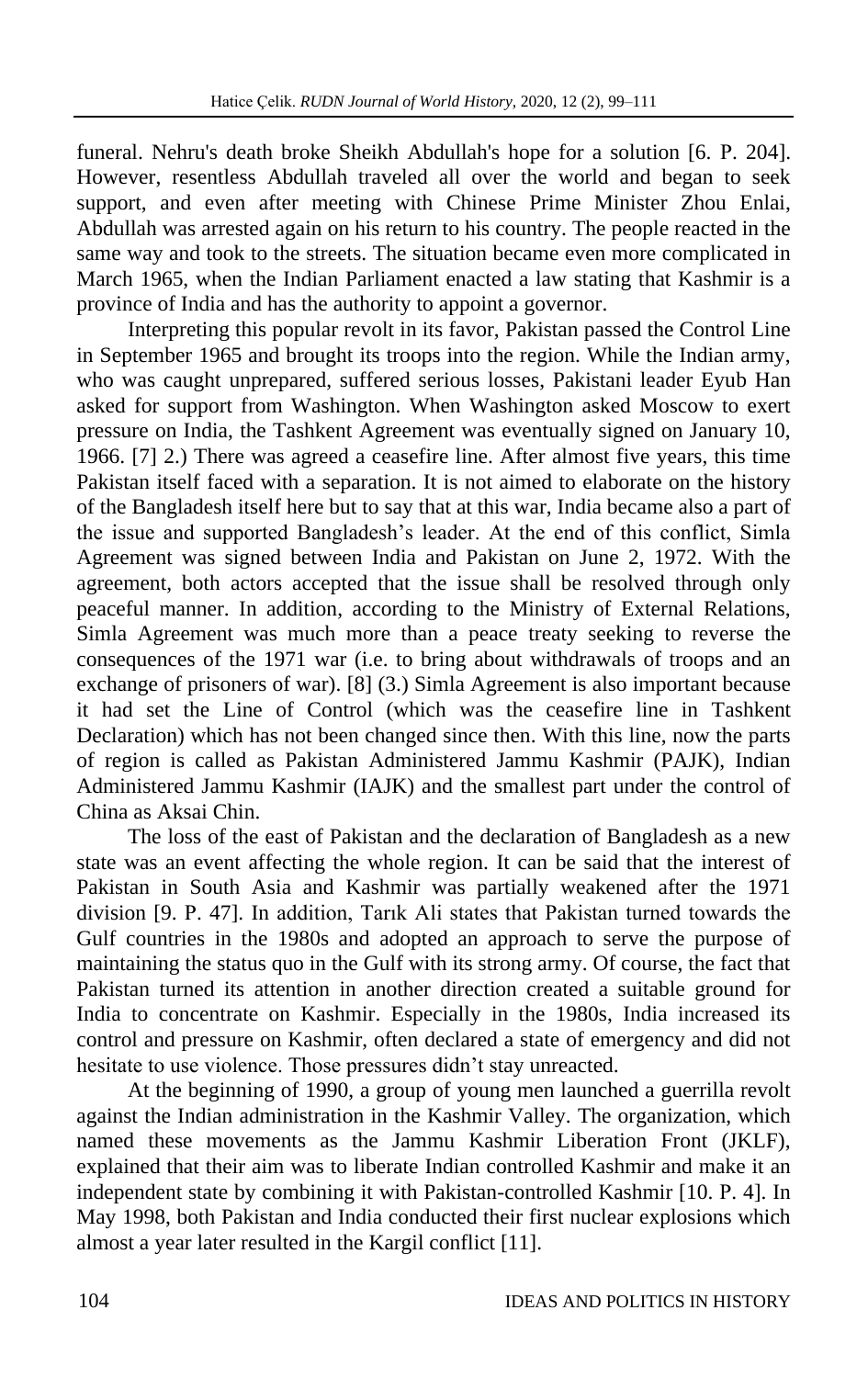Pakistan entered to Kargil by crossing the Line of Control which again resulted in a direct clash with Indian forces. India also pulled its troops from Srinagar to the region to respond. Although India initially lost some losses, when Pakistan lost its advantage over time, US President Clinton stepped in. Clinton, who met with Nawaz Sharif, asked Pakistan to withdraw all his troops, and nothing was given to Pakistan in return. Pakistan, whose intervention failed, signed the ceasefire agreement and frozen the crisis. During the coming decades, there was not any direct war between the parties but there has been a growing reaction and revolt of mainly young Kashmir people; but the story of Kashmir has totally changed with a critical event in 2019.

#### **2019: A Year of Tension for Kashmir**

IAJK faced one of the deadliest attacks in its history in February 2019. A young Kashmiri man carried out a suicide bombing targeting a bus full of Indian soldiers driving through the Srinagar highway in Pulwama. As a result of this incident, 46 soldiers lost their lives, more than 30 soldiers were injured. This incident brought the two-nuclear powers to the edge of conflict. The Jaish-e-Mohammad organization claimed the responsibility for the attack [12] This group is categorized as a terrorist organization by India, the UN, the United States of America (USA), and the United Kingdom (UK) while Pakistan does not see. The founder of the organization, Masood Azhar is believed to be in Punjab, the eastern province of Pakistan; however, Pakistan authorities rejects this argument. In an immediate press release, Ministry of External Relations of India emphasizes that the leader of the Jaish-e-Mohammad, Masood Azhar is an international terrorist and has been given full freedom by Government of Pakistan to operate and expand his terror infrastructure in territories under the control of Pakistan and to carry out attacks in India [13]. The explanation of the Jaish-e-Mohammad was met with high tension and anger within Indian conservatives and in the government. Indian Prime Minister reacted immediately saying that those responsible for this attack will pay a very high price [14]. The first concrete step was taken in the 26<sup>th</sup> of February. Indian Air Force launched an air strike on the so called biggest Jaish-e-Mohammad training camp at Balakot (north-western Khyber Pakhtunkhwa province) in Pakistan. Regarding this air strike operation, Indian Foreign Secretary Vijay Gokhale made a press conference and said that:

"Credible intelligence was received that JeM was attempting another suicide terror attack in various parts of the country and the fidayeen jihadis were being trained for this purpose. In the face of imminent danger, a preemptive strike became absolutely necessary. In an intelligence led operation in the early hours of today, India struck the biggest training camp of JeM in Balakot. In this operation, a very large number of JeM terrorists, trainers, senior commanders and groups of jihadis who were being trained for fidayeen action were eliminated. This facility at Balakot was headed by Maulana Yousuf Azhar (alias Ustad Ghouri), the brother-in-law of Masood Azhar, Chief of JeM" [15].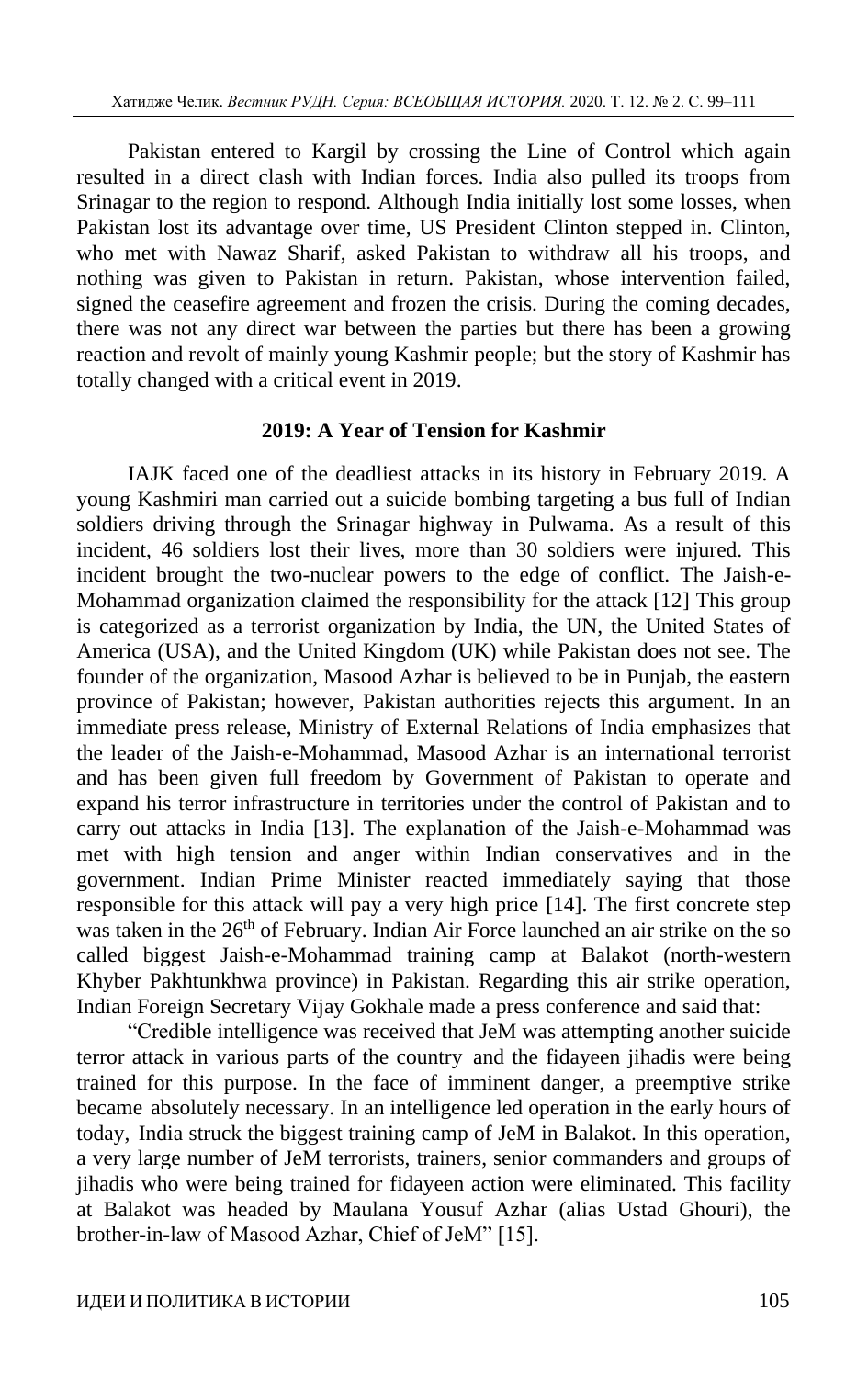This air strike and speech of Foreign Secretary are important at two ways. The first one is that Foreign Secretary said it was a preemptive strike. This preemptive strike perspective was used as the first time at India and Pakistan relations on Kashmir dispute. The previous wars between India and Pakistan had started with one of the actors taking the first step directly against the other one. Sure, taking into consideration the time of emergence of preemptive strike, it is quite understandable that this perspective was not used in previous wars or clashes. Here it is tried to emphasis the first usage of the preemptive strike for Kashmir issue occurred with this Balakot operation. The second feature of the operation is that this was the first strike launched across the Line of Control which draws the border between IAJK and PAJK since this line was accepted with Simla Agreement as a result of 1971 war. The operation was argued to be a legitimate act according to Ministry of External Affairs of India because they claimed they had the intelligence data anticipating an attack similar to Pulwama. This information, since it is in the field of intelligence, can't be definitely shared with the media and academia. It has a high potential of being true as much as it has a potential of being a false information; however, the accuracy of the intelligence data is not the concern here. Rather than this, this kind of preemptive strike doctrine may lead a frequent and popular usage not only by the Indian side but also by the Pakistan side. Such a possibility, on the other hand, is extremely dangerous when it is remembered that both actors have nuclear weapons.

After the Balakot strike, Pakistan, as claiming to exercise its right of reprisal, acted on 27 February 2019 from within Pakistani airspace, by taking 6 strikes (4 targets). It was explained to be on non-civilian and non-military targets with a clear intention not to cause any damage to life or infrastructure [16]. Indian Air Force responded with another strike on the  $27<sup>th</sup>$  of February. One day later, this time Pakistan Air Force, by staying within its airspace, shot down two Indian aircrafts and one of the pilots was captured alive [17](BBC, India Pakistan: Kashmir fighting sees Indian aircraft downed, 2019). The captured pilot was Wing Commander Abhinandan Varthaman and a video of him was shared in which he is seen as blindfolded. Although the pilot's capture has increased the already existing tension between two countries, Pakistan Prime Minister Imran Khan told the pilot would be released as a "peace gesture" on Friday, March 1 [18] (BBC, Abhinandan: Crowds gather for Indian pilot's release, 2019). This move was welcomed by Indian administration and contributed to the de-escalation of the crisis. On one hand it seemed to be a solved crisis at an international level, it became an internal political material in India. Since India elections were to be held in April and May 2019, the conservative groups transformed this tension with Pakistan in general and pilot in particular into an election campaign issue. His moustache became a way of declaring support to him and BJP and also reacting to Pakistan authorities. It evolved such a point that another guy having the same shape of moustache and also wearing a BJP scarf at his neck was serviced as if he was Abhinandan Varthaman. [19] (4.) He was just a doppelganger. Even the pictures of the pilot Abhinandan were displayed in many Indian towns by the ruling party's members. At this point, the National Election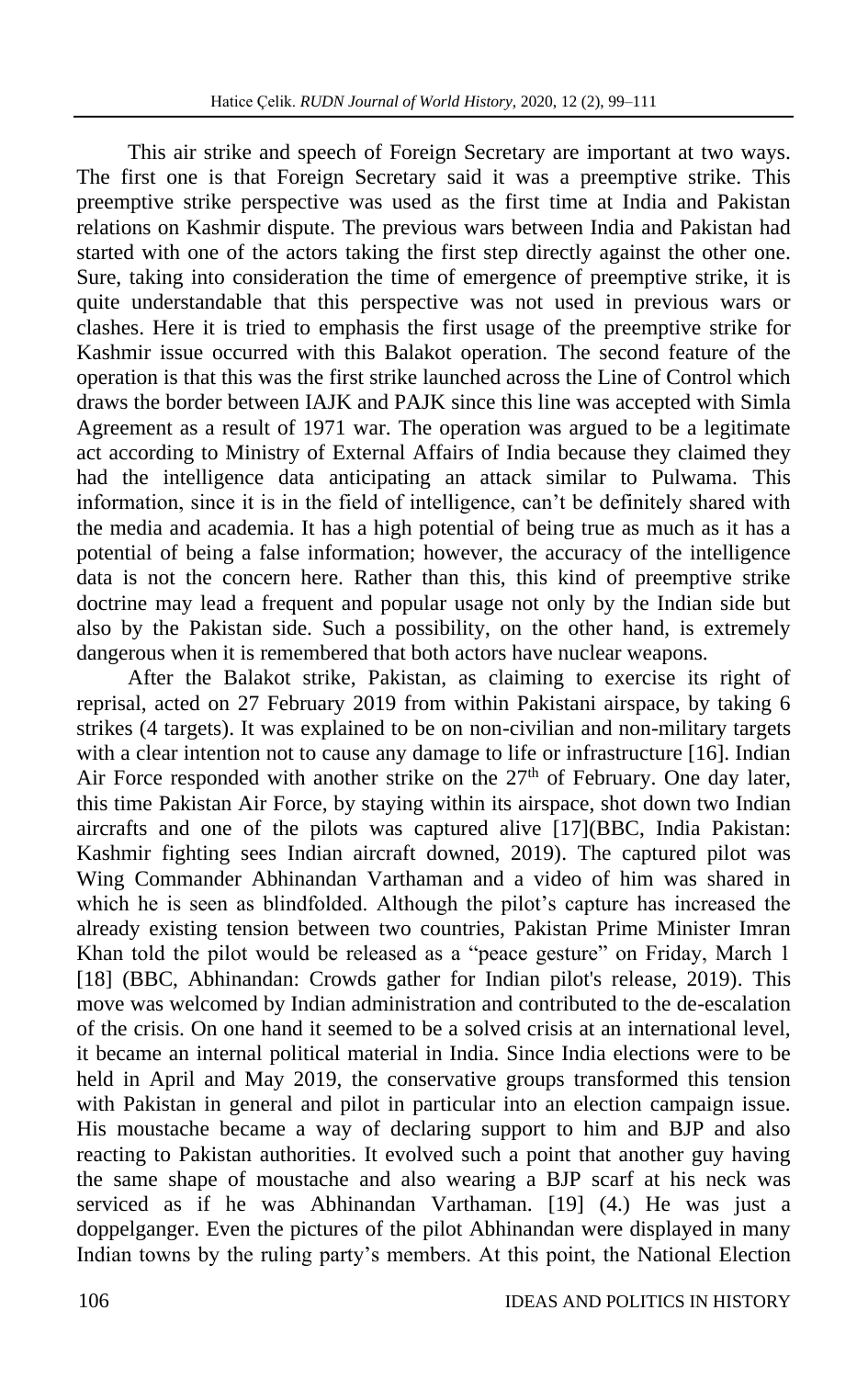Committee intervened and urged the parties to refrain from using the photograph or poster of the pilot. Although there is not a concrete academic research on it, it may be argued that Pulwama attack and the following tension between India and Pakistan had an impact on the Indian national election. It is argued on the ground that before the election, Indian economy was facing a kind of price instability mainly for the potato and onion which are the primary production of the Uttar Pradesh state whose large population depends on the agriculture. This was expected to have a serious impact on the voters' behavior and to lead a defeat of BJP in Uttar Pradesh and similar states where Prime Minister Modi and BJP were quite popular and predominant. [20] (5.) In this environment, the election campaign was turned out to be a security and foreign policy oriented one rather than economy and related issues were focused. As a result, BJP and Modi were the winner of the election by increasing their votes while the opposition lost its supporters vote unexpectedly [21].

The second outcome of the election campaign occurred at the beginning of August. The Indian Parliament took a historic decision and it was the turning point in the history of Kashmir. The details are provided below.

## **The August 5th Decision of the Indian Parliament**

BJP and Prime Minister Modi was addressing the status of Jammu Kashmir region in their election rallies frequently. The general election was held in India in April and May 2019. During the election campaigns, BJP members and Modi were promising their potential electors that the autonomous status of the IAJK would be cancelled and Kashmir would be part of Indian Union. It is important to note that the state of Jammu and Kashmir comprises three regions: Hindu-majority Jammu, Muslim-majority Kashmir and Buddhist-majority Ladakh. The move came on Monday the 5<sup>th</sup> of August, 2019. The Union Home Minister, Amit Shah, proposed the abolition of Kashmir's special status, which is guaranteed under Article 370 in the Indian constitution. This allows the state to have its own constitution and autonomy over all matters except for areas such as foreign affairs, defense, and communication. Along with this resolution, it was also introduced to bifurcate the State into Ladakh as a Union Territory without a legislature, and Jammu and Kashmir as a Union Territory with an Assembly [22].

With this decision, the provision that prevents people from other parts of India to buy land in Kashmir was also prohibited. This has been interpreted by many academic and experts as a way of opening the channel for Hindus to buy land and flow through Kashmir region so that the demographic composition would be changed to the disadvantage of Muslim population. Such a fear produced panic among Kashmiris and Indian authorities increased their military presence by deploying thousands of military personnel there.

The decision of India was criticized by some countries and some leaders beside the internal critics. Among them, Pakistan Prime Minister Imran Khan, Chinese Foreign Minister Wang Yi, Malaysian Prime Minister Mahathir Mohammad and Turkish President Recep Tayyip Erdoğan are the most critical.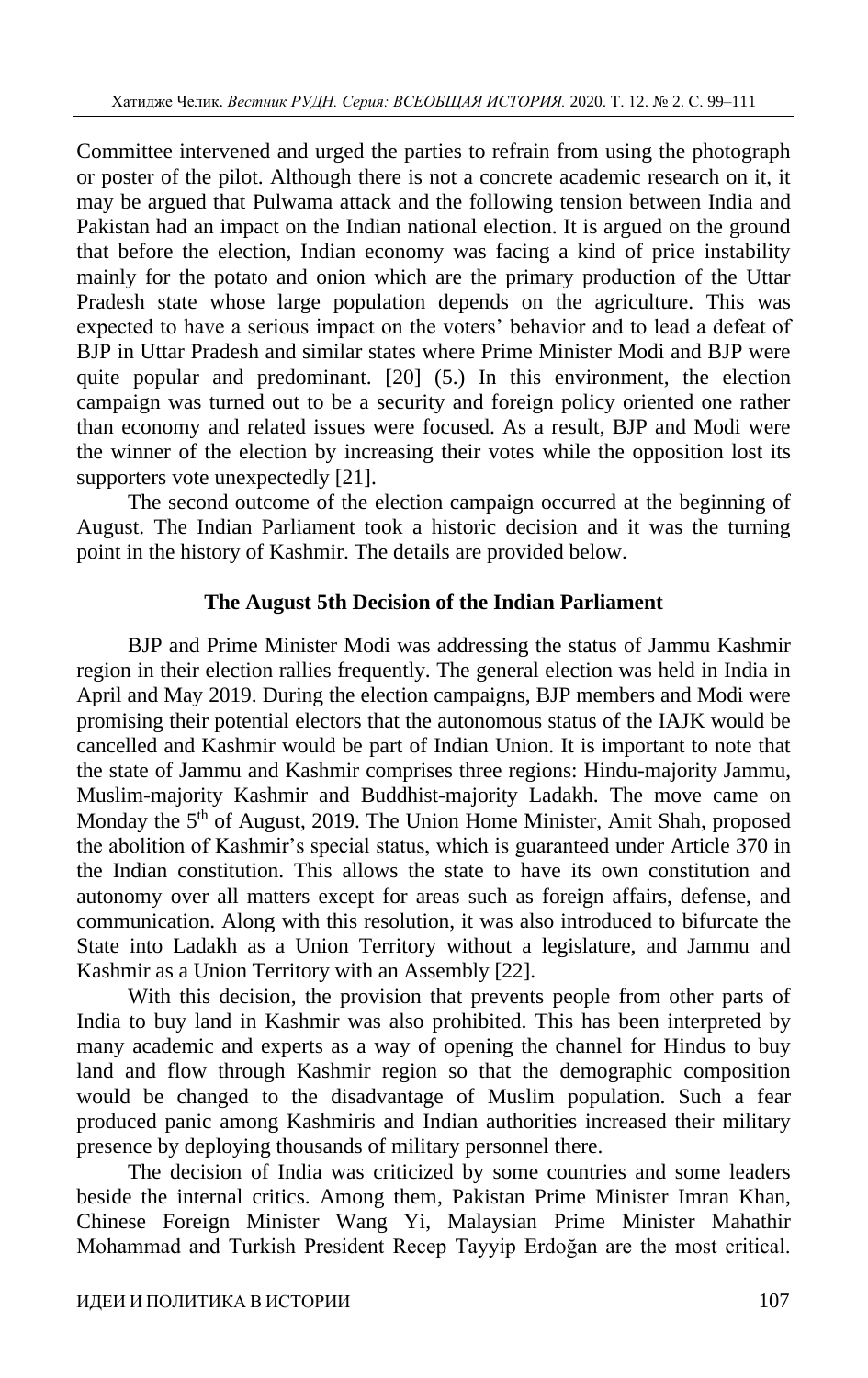These three leaders spoke about the ongoing societal reaction and tension in IAJK stemming from the August  $5<sup>th</sup>$  decision at the 74<sup>th</sup> General Assembly of the UN on 24–27 of September 2019. The leaders emphasized the urgency of humanitarian issues directly related to 8 million Kashmiris. The speeches of Erdoğan and Mohammad didn't stay unanswered and India declared some restrictions to its trade relations with Malaysia and Turkey. Another reaction was shown as Prime Minister Modi's prospective visit to Turkey was cancelled. In addition, India sees and mentions that Kashmir issue is an internal issue of India and no other sovereign states should be intervening in it.

Since the 5<sup>th</sup> of August decision, IAJK has been an intense control. As a reaction to it, at least 32 activists of the Jammu Kashmir Liberation Front (JKLF) have begun a hunger strike at a sit-in protest in the village of Jaskool in Pakistanadministered Kashmir, about 10 km from the Line of Control, Muhammad Rafiq Dar, JKLF spokesperson told [23]. This has been supported by many groups such as journalists, activists, scholars and etc.; however, there were also some support from the USA Congress. For instance, during Modi's visit for the 74<sup>th</sup> General Assembly of UN, Alice Wells, the top State Department official for South Asia told the reporters that "We hope to see rapid action – the lifting of the restrictions and the release of those who have been detained." [23].

After the August 5 decision, Kashmiris have been in an ambiguous situation and a harsh lockdown. While the impact of this event hasn't come to an end, another critical issue raised in India. It was Citizenship Amendment Act (CAA). With the amended law, it will be given citizenship to all immigrants from Pakistan, Afghanistan and Bangladesh except the Muslims. This again created an intense discussion in Indian society. The protests started in Delhi and spread to the many cities and even the universities became center for protests. Although it seems not directly connected to Kashmir issue, the CAA is disturbing the social stability and peace of India mainly by making Muslims feel as the "other" of the society. For centuries, India has been home to many different ethnic and religious identities which actually made India today's India. This value and gain is the richness of the Indian democracy that should be protected at any cost.

# **Concluding Remarks**

Kashmir, today, is the most militarized region of the world. The countries part of the issue sees the lands of Kashmir which are under their administration as their natural extension. India and Pakistan usually look to the issue from the national interest perspective and think the region is an indispensable part of their sovereign states. Both attach strategic importance to Kashmir; however, when the current developments are focused on, it is seen that the issue is taking a different shape. It is being made a more internal politics matter for both countries. In 1947, it was India, for the first time, took the issue to the UN but now India declares it is strictly an internal matter of India so that no any other state should be intervening in Indian national affairs. This paradigm shift, from internationalization of the issue to nationalization, seems to be producing more conflict not only within India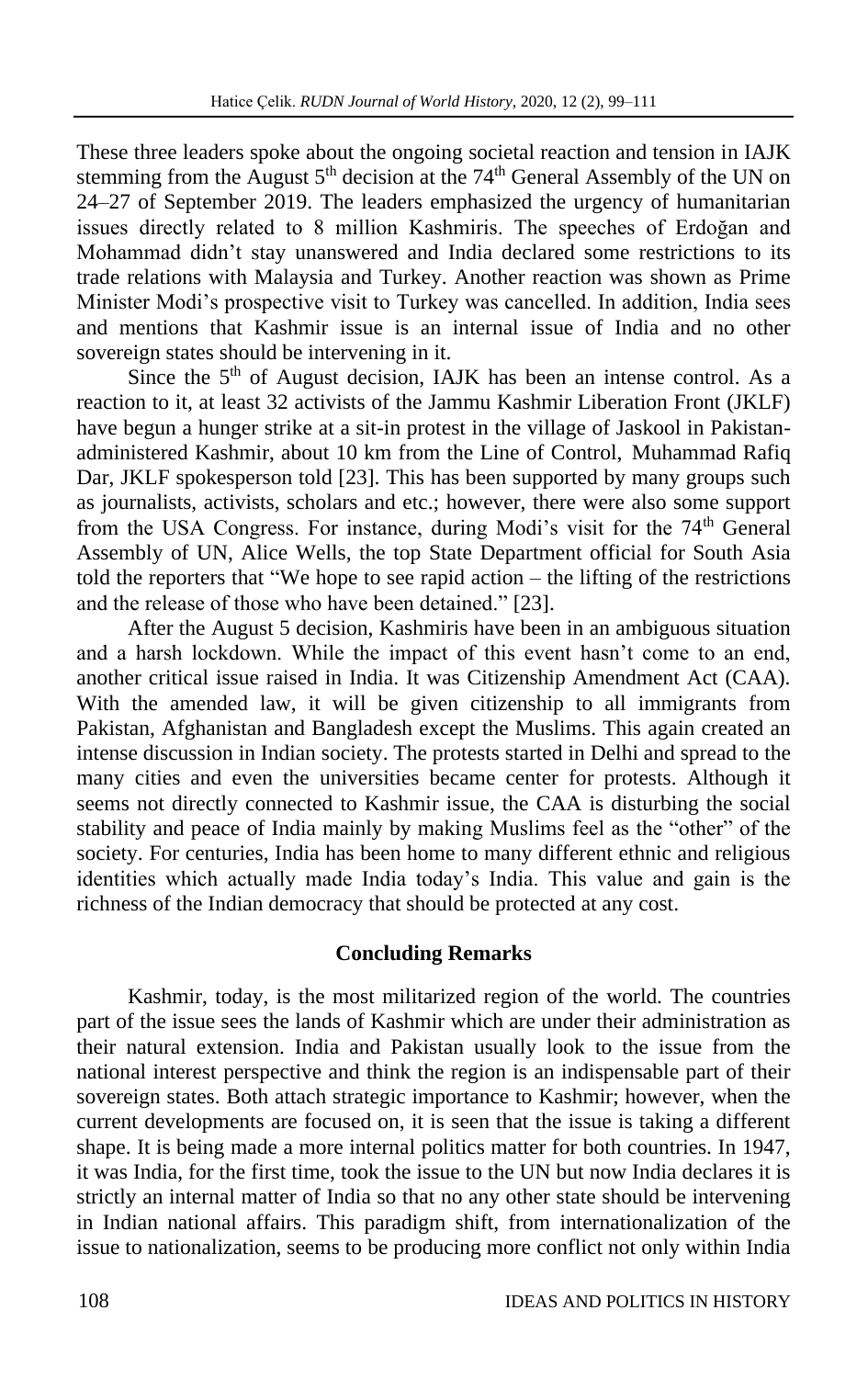but also in the region, too. With that, it has the potential of dragging the two nuclear armed countries to the edge of clash. At the same time, the change in status quo of Kashmir issue is extremely dangerous by predicating the actions on the "preemptive strike" doctrine. Taking into consideration that, this doctrine may be used also by Pakistan, it may bring more instability to South Asia. In addition, the preemptive strike doctrine may also pave the way to other regional and global actors for intervening to the issue by legitimizing their action based on this doctrine. Moreover, being aware of the fact that India is consisting of almost 200 million Muslim population, whatever happens in IAJK has a reflection on Indian society, the issue should be tackle with highest sensitivity and care. Unless it is believed to be solved through dialogue and peaceful manner, there will not be a permanent solution of the issue.

#### **Notes**

(1) The cities of Srinagar and Jammu are the capital cities of Jammu and Kashmir. According to the long-standing tradition, the state administration is located in Srinagar in summer and in Cammu in winter.

#### **REFERENCES**

- [1] Bose Sumantra. *Kashmir: Roots of Conflict, Paths to Peace,* Harvard University Press. Massachusetts. 2003.
- [2] Ataöv Türkkaya. *Keşmir, Hindistan ve Komşuları: Öykü, Terör, Barış,* (translation:Funda Keskin Ata, Elif Ağaoğlu). Türk Tarih Kurumu. Ankara. 2014.
- [3] Bazaz Prem Nath. *Inside Kasmir.* The Kashmir Publishing Co., Srinagar. 1941.
- [4] Khan Mohammad Ishaq. *History of Srinagar, 1846–1947: a study in socio-cultural change*, Cosmos Publications, Srinagar. 1999.
- [5] Dasgupta Jyoti Bhushan. *Jammu and Kashmir,* Martinus Nijhoff, Hague. 1968.
- [6] Ankit R. *The Kashmir Conflict: From Empire to the Cold War, 1945–1966,* Routledge. New York. 2016.
- [7] https://mea.gov.in/bilateral-documents.htm?dtl/5993/Tashkent+Declaration (Accessed on 10.02.2020)
- [8] https://mea.gov.in/in-focus-article.htm?19005/Simla+Agreement+July+2+1972 (Accessed on 11.02.2020).
- [9] Ali Tarıq. The Story of Kashmir, Kashmir: The Case for Freedom,Verso. Londra. 2011.
- [10] Sidhu. Ankara, 2006.
- [11] Mahmood T. Kargil Crisis and Deteriorating Security Situation in South Asia. Pakistan Horizon, 52(4), 1999.
- [12] BBC. Pulwama attack: What is militant group Jaish-e-Mohammad? BBC: https://www.bbc.com/news/world-asia-47249982 (accessed: 15.02.2019).
- [13] Ministry of External Affairs. India strongly condemns the cowardly terrorist attack on our security forces in Pulwama, Jammu & Kashmir. Minister of External Affairs, Government of India: https://www.mea.gov.in/press-releases.htm?dtl/31053/India\_strongly\_condemns\_ the cowardly terrorist attacks on our security forces in Pulwama Jammu amp Kashmir (accessed: 14.02.2019).
- [14] Slater J. & Masih N. Modi vows action after dozens die in deadliest attack in Indian-held Kashmir in 3 decades. The Washington Post: https://www.washingtonpost.com/world/ asia\_pacific/indias-modi-promises-retaliation-after-worst-attack-in-kashmir-in-three-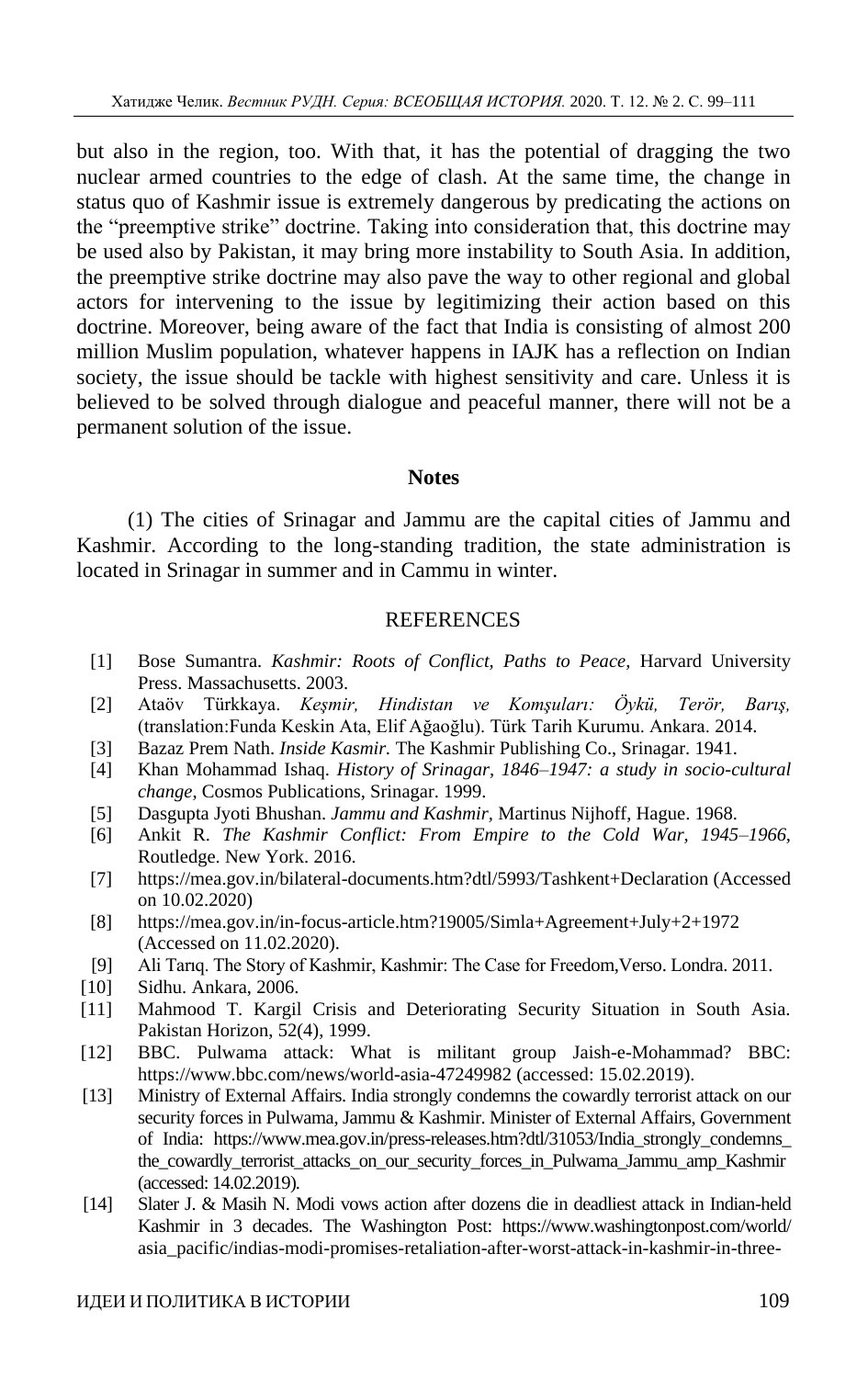decades-kills-dozens/2019/02/15/f5dd55d6-309e-11e9-8781-763619f12cb4\_story.html (accessed: 15.02.2019).

- [15] Gokhale V. Full statement of Foreign Secretary Vijay Gokhale on air strikes on JeM's largest training camp in Balakot. MumbaiMirror: https://mumbaimirror. indiatimes.com/news/india/full-statement-of-foreign-secretary-vijay-gokhale-on-airstrikes-on-jems-largest-training-camp-in-balakot/articleshow/68164852.cms (accessed: 26.02.2019).
- [16] Ministery of Foreign Affairs. US National Security Advisor Ambassador John Bolton's telephonic call to the Foreign Minister. Ministery of Foreign Affairs, Government of Pakistan: http://mofa.gov.pk/us-national-security-advisor-ambassador-john-boltonstelephonic-call-to-the-foreign-minister-2/ (accessed: 09.03.2019).
- [17] BBC. India Pakistan: Kashmir fighting sees Indian aircraft downed.BBCNEWS: https://www.bbc.com/news/world-asia-47383634?intlink\_from\_url=https://www.bbc.com/ news/topics/czl084npwj2t/india-pakistan-air-strikes&link\_location=live-reporting-story (accessed: 27.10.2019).
- [18] BBC. Abhinandan: Crowds gather for Indian pilot's release. BBC NEWS: https://www.bbc.com/news/world-asia-47399126?intlink\_from\_url=https://www.bbc.com/ news/topics/czl084npwj2t/india-pakistan-air-strikes&link\_location=live-reporting-story (accessed: 01.03.2019).
- [19] For the details of the news, please visit https://bangaloremirror.indiatimes.com/ loksabha-elections/news/wing-commander-abhinandan-varthaman-campaigning-forbjp-heres-the-truth/articleshow/68895553.cms?utm\_source=contentofinterest&utm\_ medium=text&utm\_campaign=cppst (Accessed on 12.03.2020).
- [20] Including some farmers' interview please read https://www.reuters.com/article/usindia-election-onions-insight/insight-collapse-in-indias-onion-prices-could-leavemodi-smarting-in-election-idUSKCN1OR045 (Accessed on 12.03.2020).
- [21] The Guardian. India election results 2019: Modi claims landslide victory. The Guardian: https://www.theguardian.com/world/2019/may/23/india-election-results-narendra-modibjp-victory (accessed: 23.05.2019).
- [22] The Hindu. Amit Shah moves resolution to revoke provisions of Article 370, bifurcate J&K. The Hindu: https://www.thehindu.com/news/national/amit-shah-moves-resolutionto-revoke-article-370-bifurcate-jk/article28819848.ece (accessed: 05.08.2019).
- [23] Alzajeera. Kashmir under lockdown: All the latest updates. Alzajeera: https://www.aljazeera.com/news/2019/08/india-revokes-kashmir-special-status-latestupdates-190806134011673.html (accessed: 27.10.2019).

Научная статья

# **Решение парламента Индии от 5 августа 2019 г. по Кашмиру и его последствия для Южной Азии**

# **Хатидже Челик**

Анкарский университет социальных наук *06050 Алтындаг Анкара, Турция*

После Второй мировой войны положение Великобритании несколько пошатнулось на международной арене, что повлияло на расширение борьбы за независимость и начало процесса деколонизации. Индия, одна из самых важных колоний Британской империи, была также самым важным представителем и, возможно, даже инициатором